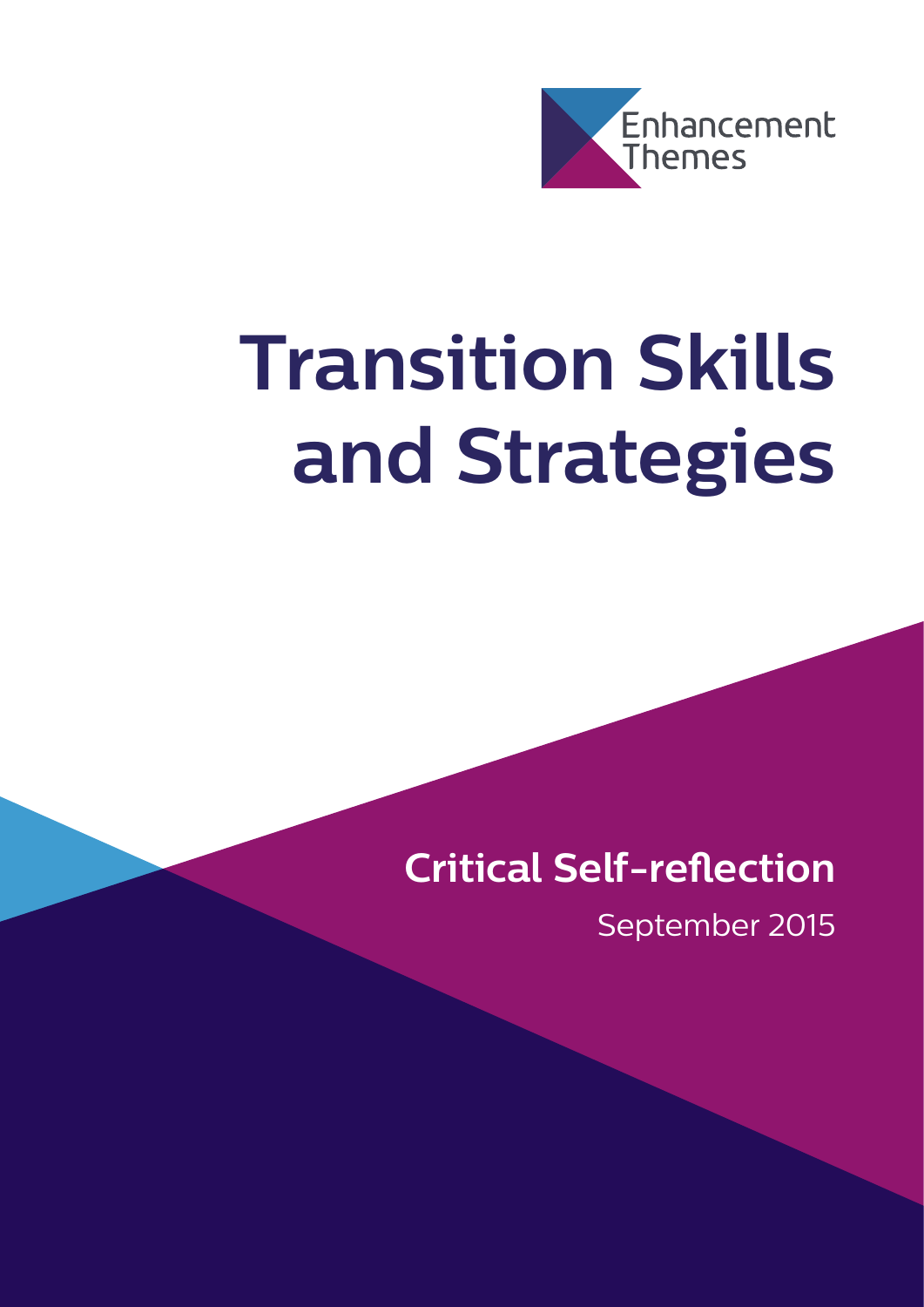# **Introduction**

**Project leader**: Dr Ming Cheng, University of Glasgow (now University of Wolverhampton) **Project team members**: Dr Gayle Pringle Barnes, Professor Christine Edwards, Dr Manousos **Valvrakis Research assistant**: Roxana Corduneanu

This report explores the concept of critical self-reflection as one important transition skill that students would benefit from developing during their university studies. It begins with a discussion of the different terms that have been used interchangeably with critical self-reflection, thereafter offers a definition of what is meant by critical self-reflection, and then presents an overview of why critical self-reflection is important in the context of student transitions. The importance of critical self-reflection at key transition points is also discussed. As in the indepth exploration of self-efficacy (Report 4), transition points are viewed as: pre-transition, shock and adjustment and progression. Finally, the report recommends a number of practical strategies which can help students develop their reflective skills. Also identified are the potential, challenges in developing critical self-reflection.

## **Understanding critical self-reflection**

Critical self-reflection is thought to play an important role in facilitating student transitions (Brockbank and McGill 2007) and is closely linked with the development of higher-order thinking skills (Fisher, 2003). Different terms have been used to interpret the concept, including 'self-monitoring', 'self-regulation', 'reflection-in-action' and many others which are used interchangeably (Rogers, 2001). Critical self-reflection refers to becoming aware of our presuppositions and challenging our established patterns of thinking (Jarvis et al 2003; Mezirow, 1990). In order to provide a clearer understanding of this concept, the report will first define the term 'reflection' as well as 'critical self-reflection' to illustrate the differences between the two.

#### **Reflection**

The literature suggests that the roots of the term reflection can be traced back to John Dewey (1933-93) and Donald Schön (1983, 1987 and 1991). Dewey (1933-93, page 9) defines reflection as action based on 'the active, persistent and careful consideration of any belief or supposed form of knowledge in the light of the grounds that support it'. Similarly, Schön (1983) interprets reflection as a process in which a person tries to deal with and make sense of 'some puzzling or troubling or interesting phenomenon' while simultaneously reflecting on 'The understandings which have been implicit in his action, understandings which he surfaces, criticises, restructures, and embodies in further action' (page 50). According to this definition, a reflective student is one who examines his/her practices, comes up with some ideas as how to improve his/her performance and puts these ideas into practice. Schön (1983) refers to this cycle as appreciation, action, and re-appreciation.

Moreover, there are two types of reflection: 'reflection *in* action' and 'reflection *on* action'. Reflection in action takes place while we are involved in a situation, during which we become aware of what we are thinking, feeling and doing. In contrast, reflection on action involves a stepping back from the situation, meaning that it takes place some time after the situation has occurred. Thus, the latter of the two can be the more challenging and time consuming type of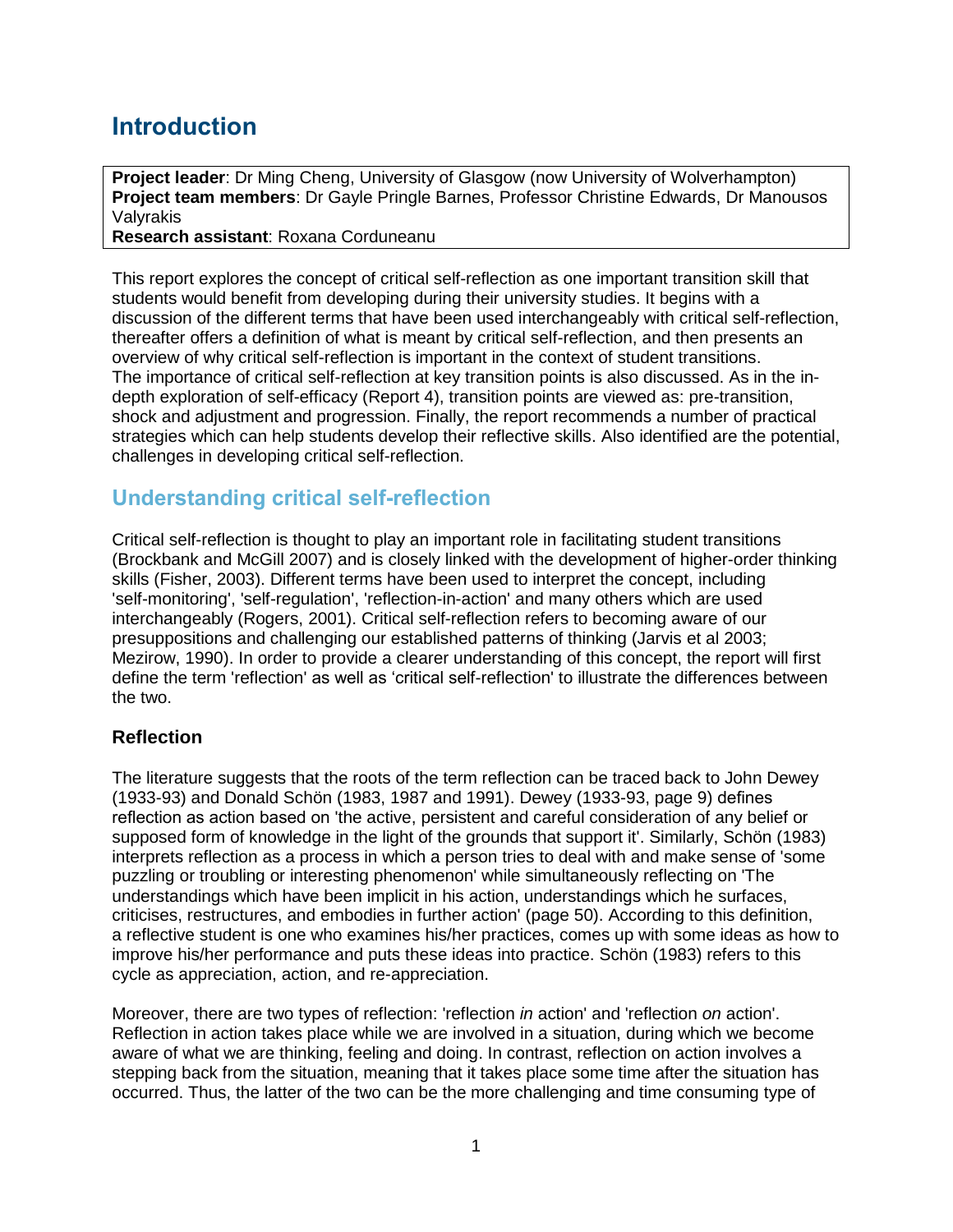reflection (Schön, 1983). Whatever the type of reflection, the outcomes of the reflection process can be a new understanding of the situation at hand, an awareness of how emotions are involved in the situation, some form of action, and the recognition that further exploration and learning are needed (Mann et al 2009; Moon 2005).

#### **Critical self-reflection**

Critical self-reflection refers to the process of questioning one's own assumption, presuppositions, and meaning perspectives (Mezirow, 2006). Since transitions involves navigating changes where a person moves from one stage to another, critical self-reflection may be an important skills for facilitating transitions by allowing individuals to reassess or alter existing life structures (Bee 2000, page 434). According to Stein (2000), critical self-reflection is different from other types of reflection since this involves individuals having not only an understanding of the assumptions that govern their actions, but questioning their meaning and developing alternative ways of acting.

In the context of student transitions, critical self-reflection represents a way in which learners step back from their learning experience and engage in deeper and more meaningful learning (Moon 1999). Reflecting critically on the impact and origin of one's own assumptions, positioning, feelings, and behaviour all represent the first steps in this process (Finlay 2008).

#### **The role of critical self-reflection in student transitions**

The literature suggests that critical self-reflection can help facilitate student transitions in three main ways. Firstly, when entering university, one of the most important challenges that students face is the fact that they have moved away from instructor-based learning to a more self-directed, independent learning style (QAA 2015). In addition, students need to be able to demonstrate deep learning in order to attain high levels of academic achievement (Entwistle 2000). If students are encouraged from the early stages to become more critically reflective on what they learn and, in particular, how their learning habits need to be altered to fit the new academic environment, they may be able to move more easily from one learning style to another (Brookfield 2009; Leijen et al 2011).

There is considerable agreement that the level of reflection attained by a learner is a function of how much the learner's existing schemas or cognitive structures are changed (Xie et al 2008). For instance, Moon (1999) identifies learning as a continuum ranging from the stages of 'noticing; ' 'making sense; ' 'making meaning; ' 'working-with-meaning' to 'transformative learning' (page 139). The first two phases represent surface learning, where the student simply memorises new concepts. However, from stage three ('making meaning') onwards, students are engaged in deep learning by actively integrating new ideas into their cognitive structures. Students who are reflective will be able to relate new understandings to previous knowledge, take a critical overview of the self and broaden their thinking into a larger (such as sociopolitical) context, thus moving to a higher-order learning stage (Moon 1999).

As for the relationship between critical self-reflection and self-directedness, both Brookfield (1993) and Evensen et al (2001) argue that having learners exercise control over their educational decisions is crucial for the development of their independent learning. In turn, this appears to be correlated with higher academic performance and motivation (Zimmerman and Martinez-Pons 1986; Zimmerman 2008).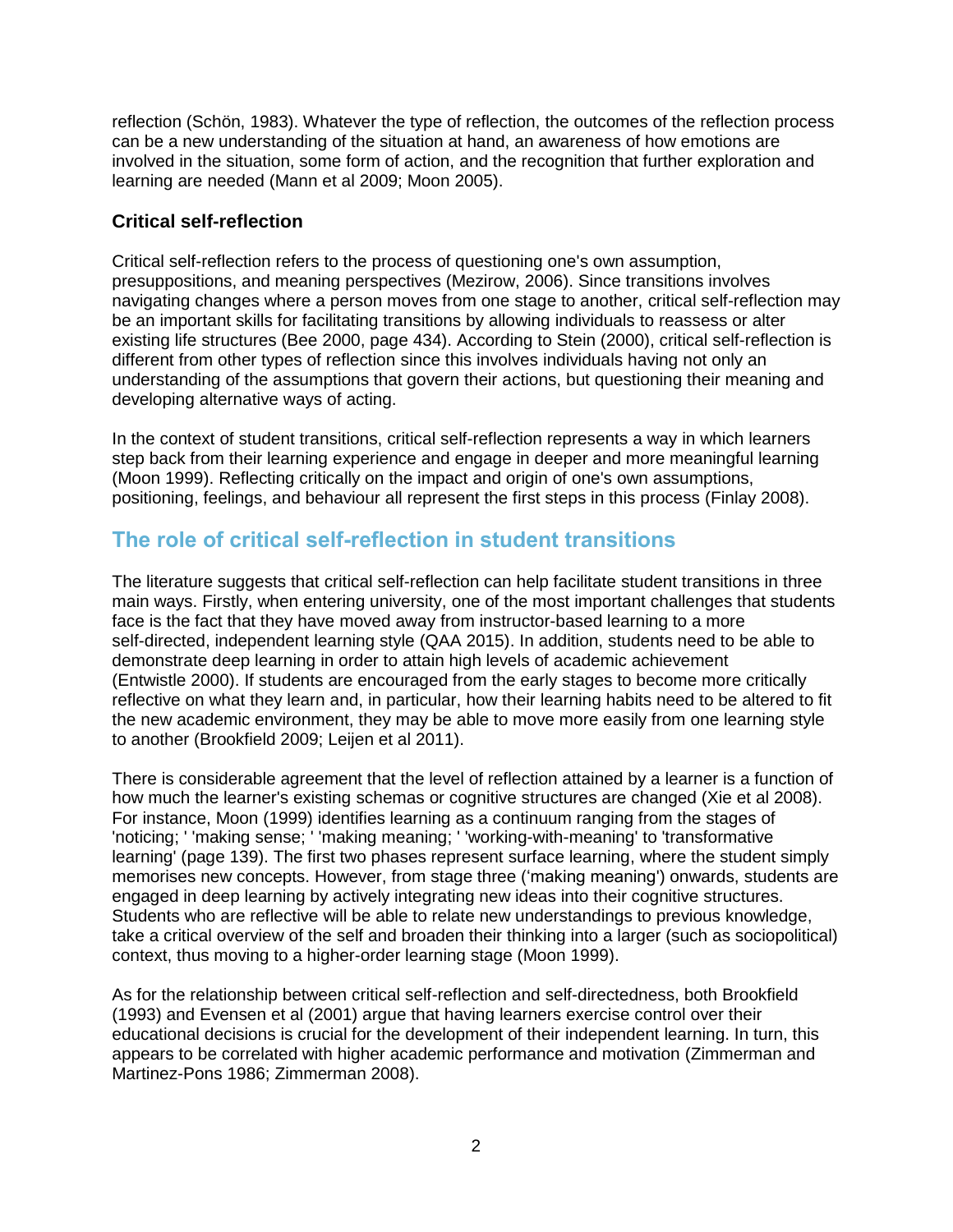Another change during the transition to university is related to the complex environment that students encounter, that is the vast, dynamic university establishment (Lairio et al 2011). In emotional terms, the transition to university may even be compared to a culture shock, since students often fail to recognise and meet the new expectations. The transition to university is rarely a simple, straightforward process. As Lairio et al (2011) suggest, students encounter difficulties in committing to university culture, experience a loss of a previously familiar student identity and have to cope with motivation problems related to competing academic and non-academic demands. Numerous studies have shown that critical self-reflection can help students manage anxiety and stress, and develop realistic expectations concerning their new academic demands or changes in their social life (Brouillette et al 1999; Morisano et al 2010; Murray‐Harvey 1999). For instance, Murray-Harvey (1999) investigated the coping strategies of low-stress and high-stress students and showed that the low-stress group employed self-reflection strategies much more than the high-stress group. Similarly, Morisano et al (2010) reported a positive correlation between self-reflection and setting realistic goals, and that in turn, goal setting is related to improvements in both academic performance and subjective wellbeing.

Finally, on the transition from university study to the working environment, students need to be able to reflect on their professionalism and professional identity (Lairio et al 2011). Professional identity can be defined as how an individual sees their own place and part in society's activity and division of labour (Lairio et al 2011). In line with this definition, reflection on professional identity includes a broad look at one's own strengths and actions in relation to work (Archer 2008; Christie et al 2008). Engaging in this type of reflection can increase awareness of one's priorities, and can provide insight into selecting a profession (O'Regan 2010). In addition, the development of transferable skills during employment (for example communication skills, problem solving, analysis and teamwork skills) could be enhanced if critical self-reflection received greater emphasis during undergraduate and postgraduate studies (Marginson 1994; Crebert et al 2004).

#### **Importance of critical self-reflection at key transition points**

The literature reveals that critical self-reflection is needed at all transition points (Lairio et al 2011; Booth 2001), from the last few weeks before entering the university environment to graduation and progression into employment. The initial stages of the transition process are marked by feelings of excitement and fear of the unknown, where students envision a life with opportunities for personal, social and intellectual growth, but do not yet have direct contact with the university (Burnett 2007). Then, the student enters a stage of 'Culture Shock' (according to the U-Curve Theory of Adjustment, see Report 1), where he/she experiences changes in their academic environment and social life, usually associated with higher levels of anxiety and stress (Denovan and Macaskill 2013; Thurber and Walton 2012). The third phase of the process according to this model is known as the 'Adjustment' stage, where the student acquires new learning routines, develops a sense of community with peers, and starts to function effectively in the new environment (Risquez et al 2008). Finally, during stages of 'Progression', the student experiences another transition such as to further education or employment (Burnett 2007) when they will need to think about their professional identity and career development.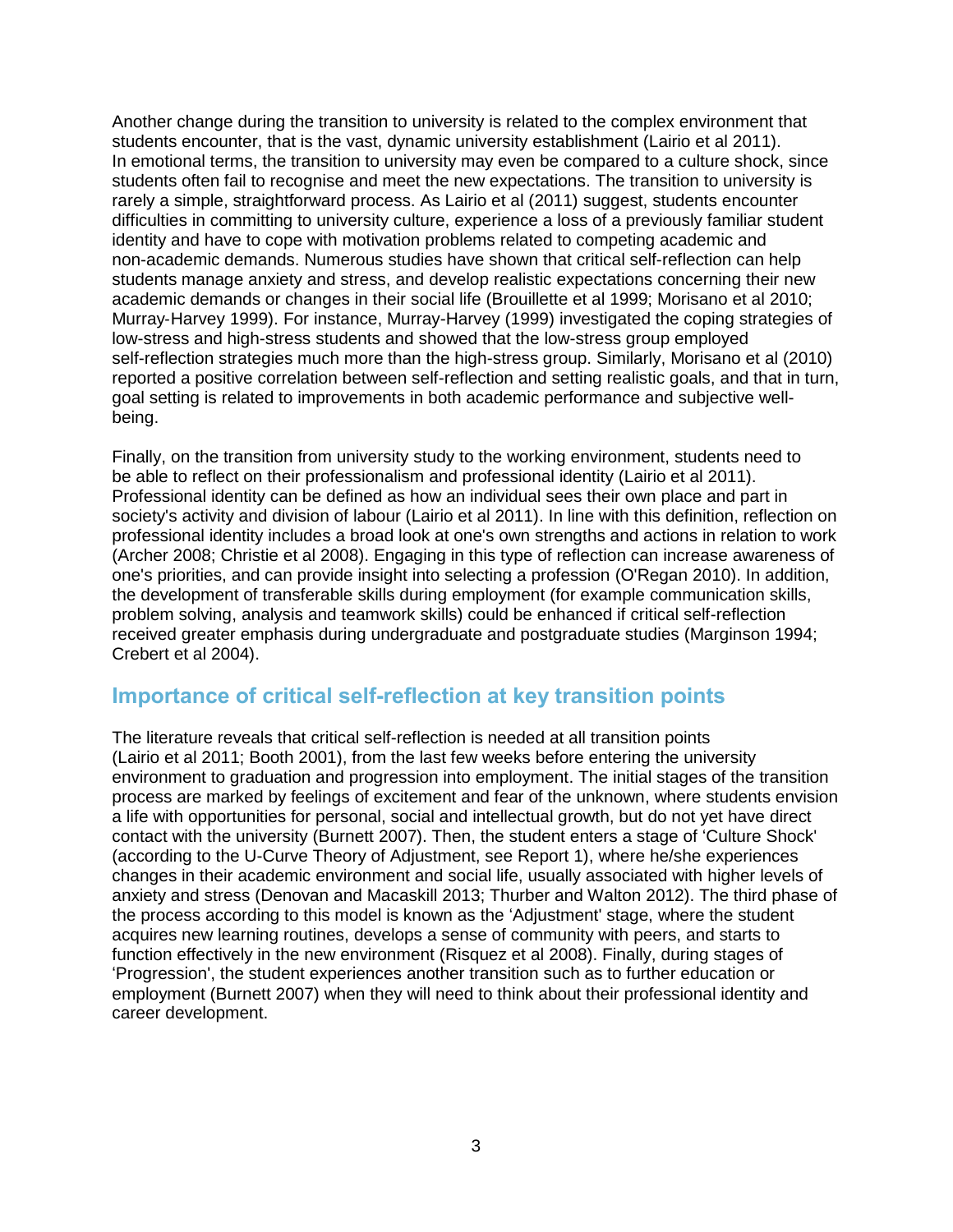The following examines the role of critical self-reflection at each transition stage.

#### **The pre-transition stage**

At the initial stages (pre-transition), self-reflection can help the student's self-management of expectations, as students who are able to assess their skills and motivation are more likely to understand and cope with the demands of the new academic environment. It is especially at this initial stage of studies that negative learning experiences can be the result of difficulties in committing to university culture as well as to the large amount of independent work, incorrect subject choices, and new teaching methods (Lairio et al 2011).

#### **The shock and adjustment stages**

At the culture shock and adjustment stages, critical self-reflection becomes even more important, as students will need to be able to transcend past habits and understandings, to develop a more independent and critical evaluation learning style as well as adapt to a new social life (Booth 2001). It is argued that through engaging in critical self-reflection, students become more sophisticated learners of their subject areas as well as more self-aware and confident learners in general. This is because critical self-reflection encourages students not only to recognise the capabilities they already possess, but also increases their capacity to become more receptive to theoretical perspectives and new ideas, as well as enhances their ability to critique evidence. Overall, critical self-reflection may well improve academic performance (Booth 2001).

#### **The progression stage**

Just as in the adjustment stage, towards the end of the transition process (the progression stage), students who engage in critical self-reflection will be able to identify and articulate the skills developed during their study. This can lead to students engaging in strategies such as setting goals for continuing personal, professional and career development.

A recent report by the University of Bolton (2014) highlighted that students have many opportunities to enhance their employability skills during their studies. Examples include tasks such as writing assignments, reports and dissertations, taking part in presentations and debating, as well as critically reviewing information. Reflecting on what they have learned from these activities and recording their skills and achievements can help students develop their self-knowledge. This also provides a bank of evidence for students to draw upon to communicate to an employer at the application and interview stages of seeking employment (University of Bolton 2014).

### **Practical strategies to support the development of critical selfreflection**

Considerable research (Arter and Spandel 1992; Fisher 2003; Jones 2004; Moore 2004; Rodgers 2002; Spalding and Wilson 2002; Yinger and Clark, 1981) indicates that there are a number of learning and teaching practices which can help to develop and enhance students' critical self-reflection skills. For example the use of learning journals, debates, reflective writing, peer review exercises, peer coaching/mentoring, personal development planning, student portfolios) have all been recommended. The following section in this report focuses on the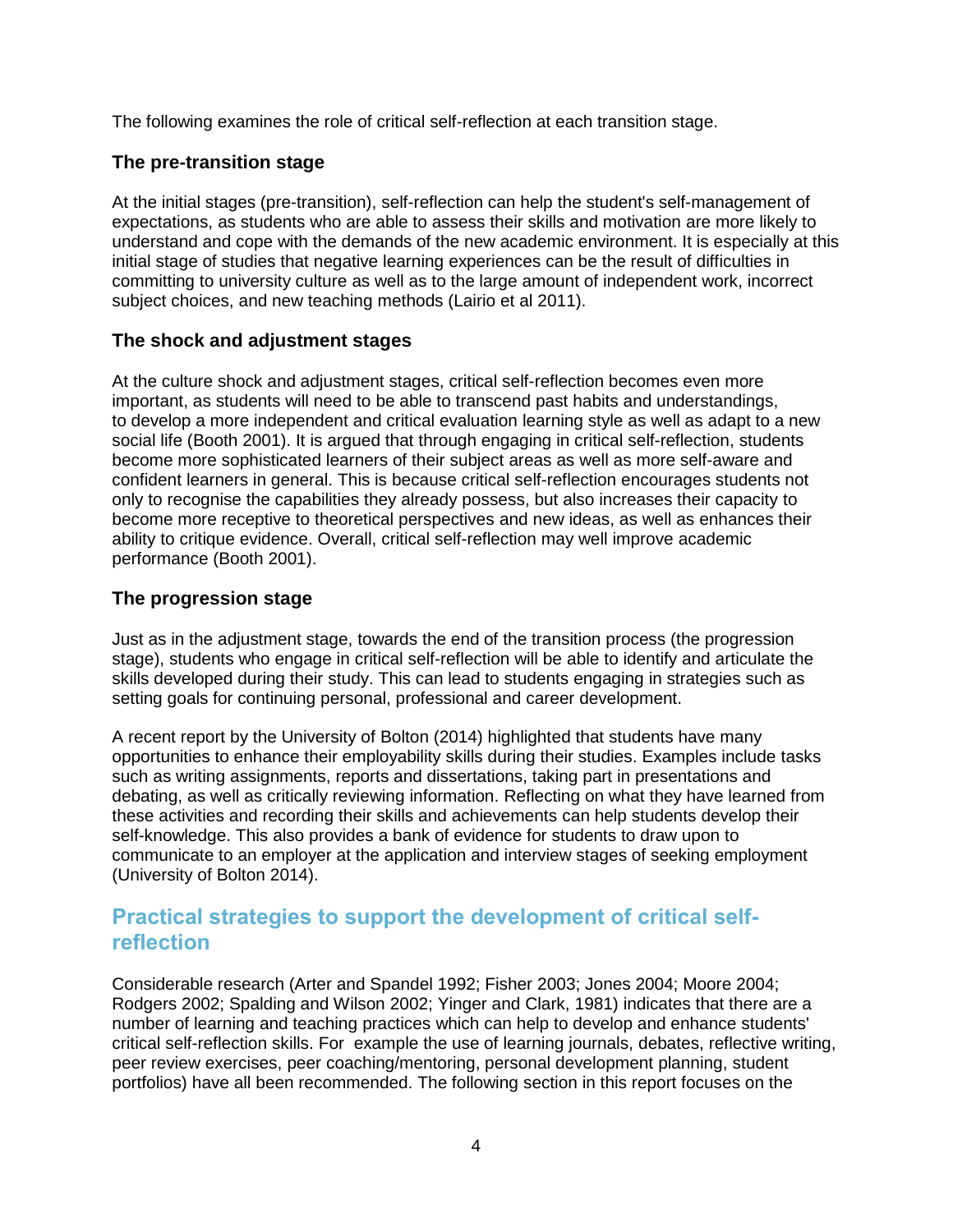practices of learning journals, peer review exercises and student portfolios, since these are the most widely-cited in the literature.

#### **Learning journals**

Learning journals are written records, which students create as they think about the concepts they have learned, the critical incidents involved in their learning and the interactions they have had with other students or tutors (Thorpe 2004). According to Luidens (1997, page 141), 'writing is a manifestation of thinking', and because students need to manipulate and transform their knowledge before they can present it in a written form, learning journals are suggested to have the ability to facilitate new understandings (Yinger et al 1981). In addition, reflective journal writing can also enable students to critically review the processes of their own learning and behaviours, and to change their learning strategies as and when needed (Gleaves et al 2008). The literature reports a positive association between journal keeping and learners' cognitive skills (McCrindle and Cristensen 1995; Stephien et al 1998). For example, in a study by McCrindle and Christensen (1995), forty undergraduates in a first-year biology course were randomly assigned to a learning journal (experimental) group or a control group. The results showed that students in the experimental group used more cognitive strategies during a learning task compared to those in the control group. In addition, students who kept learning journals showed more sophisticated conceptions of learning and greater awareness of cognitive strategies. They also performed significantly better on the final examination for the course compared to students who had not used learning journals.

Learning journals are widely adopted in practice in many institutions, albeit mostly on a non-compulsory basis. For instance, the University of Portsmouth provides a reflective journal template on their website, as well as links to reflective writing guides. Furthermore, many other universities provide useful information to support students to develop reflective writing skills (University of Bradford 2015; University of Manchester 2015; University of Reading 2015). It is useful to note that many degree courses with The Open University have requirements where student learning journals are mandatory as part of assessment submission. Entries are not marked only non-submission leads to loss of marks.

In spite of the advantages of journal writing as presented above, some studies have also shown that students can experience a number of challenges in keeping a reflective journal. Some examples include a loss of enthusiasm for the task over time, frustration and uncertainty about what to write, and the solitary nature of writing (Bain et al 1999 and Kerka 1996). Moreover, in some cases students might simply document concrete observations of their experiences, without demonstrating any critical reflection (Kerka 1996). These studies suggest that academics will sometimes need to provide additional support to students while they are writing learning journals. They could, for instance, provide guidelines regarding content and format, suggest a theme for reflection, and give clear explanations of the purpose for the reflective exercise (Woodward 1998). In addition, academic staff could also provide students with feedback and encouragement throughout the process in order to facilitate further reflection (Dye 2005).

#### **Peer review**

Peer review is considered to be another important tool for developing critical self-reflection skills in students (Dochy et al 1999). Encouraging students to give each other regular feedback in group meetings helps students become familiar with reflective practices (Moon 1999 and Boud 1999). In peer review, students reflect on their own and others' performance of group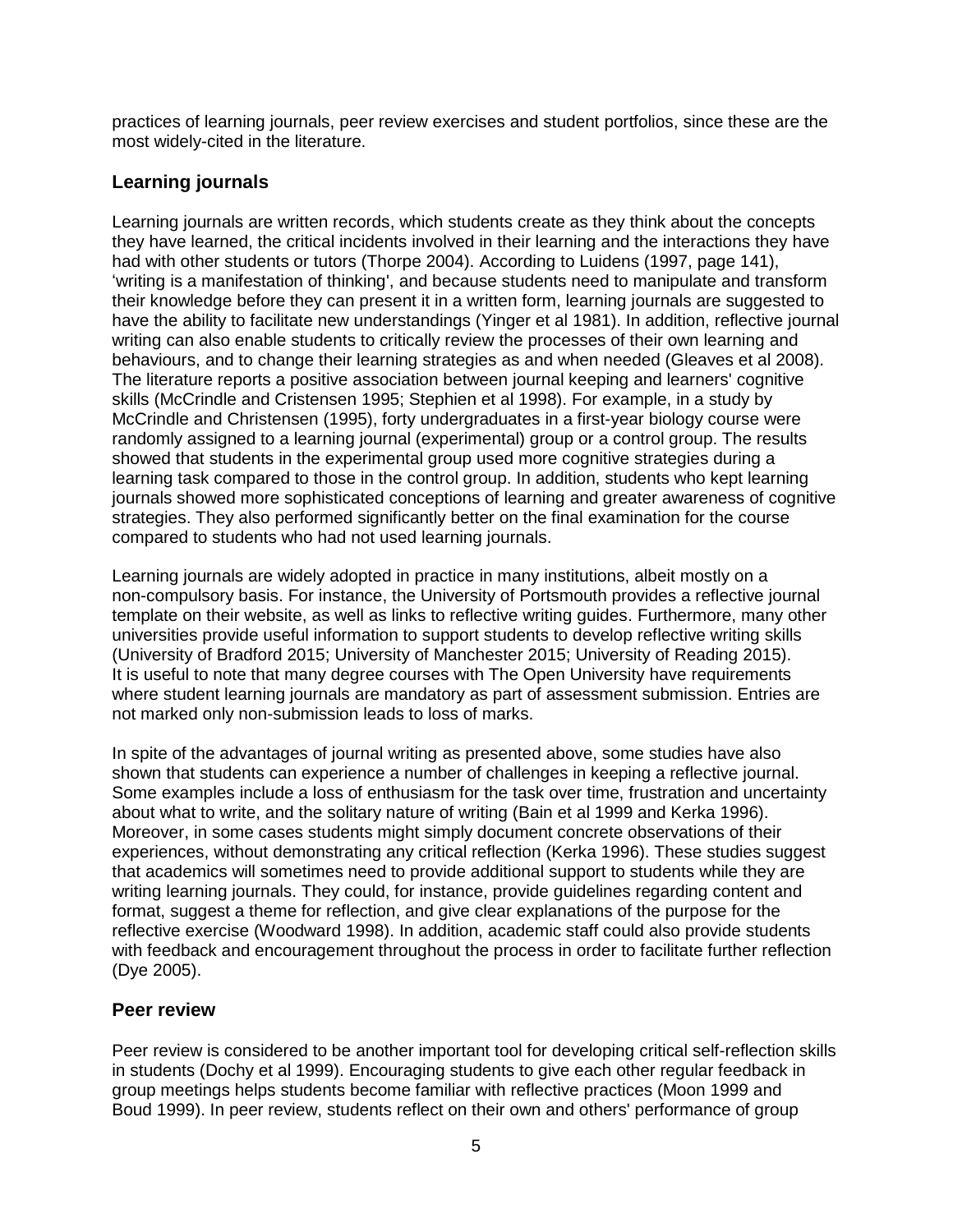tasks. Reviewing the performance of their peers (strengths, weaknesses and areas for improvement) builds the students understanding of the principles of effective group processes and allows them to think about their own performance or approaches (Moon 1999).

Research has shown that students who engage in such self-monitoring exercises where they evaluate each other's performance (rather than rely soley on teachers for feedback) become better at self-regulated learning (Butler 2002; Alvi and Gillies 2015). As Moon (1999) explains, 'working with others can facilitate learners to reflect and can deepen and broaden the quality of the reflection so long as all the learners are engaged in the process' (page172).

Although peer assessment can be used as one tool to facilitate critical reflection, we need to be aware that students in the transition stage might lack experience in such methods, so peer assessment is probably best introduced as a formative, rather than summative device (Booth 2001, page 501). As too many new types of assessment may lead to resistance, peer assessment might be more likely to gain acceptance once students have become more comfortable with the notion of reflective learning (Booth 2001). The role of academic staff is also important here, as they would need to offer students significant support as they adjust to peer assessment.

#### **Student portfolios**

Student portfolios represents a powerful reflective tool, as they can help students keep track of their development (Zubizarreta 2008). A student portfolio is defined as a collection of student work that illustrates the student's efforts, progress, or achievement in given areas (Arter and Spandel 1992).

A number of universities that have adopted the use of learning portfolios. The University of New South Wales (2015), for example, have developed the UNSW Student Portfolios Site, where students can record their experiences and achievements relevant to a number of graduate attributes, such as communication, teamwork and problem solving. An exercise on reflection on what has already been achieved can enable students to plan how they will go about developing further desired attributes.

Similarly, the University of Glasgow (2015) have developed the Graduate Skills Programme (GSP), where students build an electronic portfolio illustrating the skills they have developed in their university years. Students are encouraged to write about four different aspects of their university experience: (1) academic skills related to aspects such as writing a dissertation or attending academic skills workshops; (2) extra-curricular activities related to aspects such as studying abroad or being part of a student society or club; (3) jobs and careers, where networking activities with employers at career fairs can be discussed and/or the creation of a professional LinkedIn profile; and (4) work-related learning, where students can discuss their summer internships and placements. Students can choose to complete either element of their e-portfolio (or all), articulate the skills they have developed and reflect on their future career objectives. As an incentive, the University offers an employability award to students who successfully build this portfolio.

The intrinsic merit of learning portfolios is that they involve students in the process of reflection, encouraging them to think about their achievements and communicate a sense of the learning experience as a coherent, unified process (Zubizarreta 2008). In other words, the value of portfolios lies not only in engaging students to collect representative samples of their work for assessment or career preparation, but also in addressing vital reflective questions such as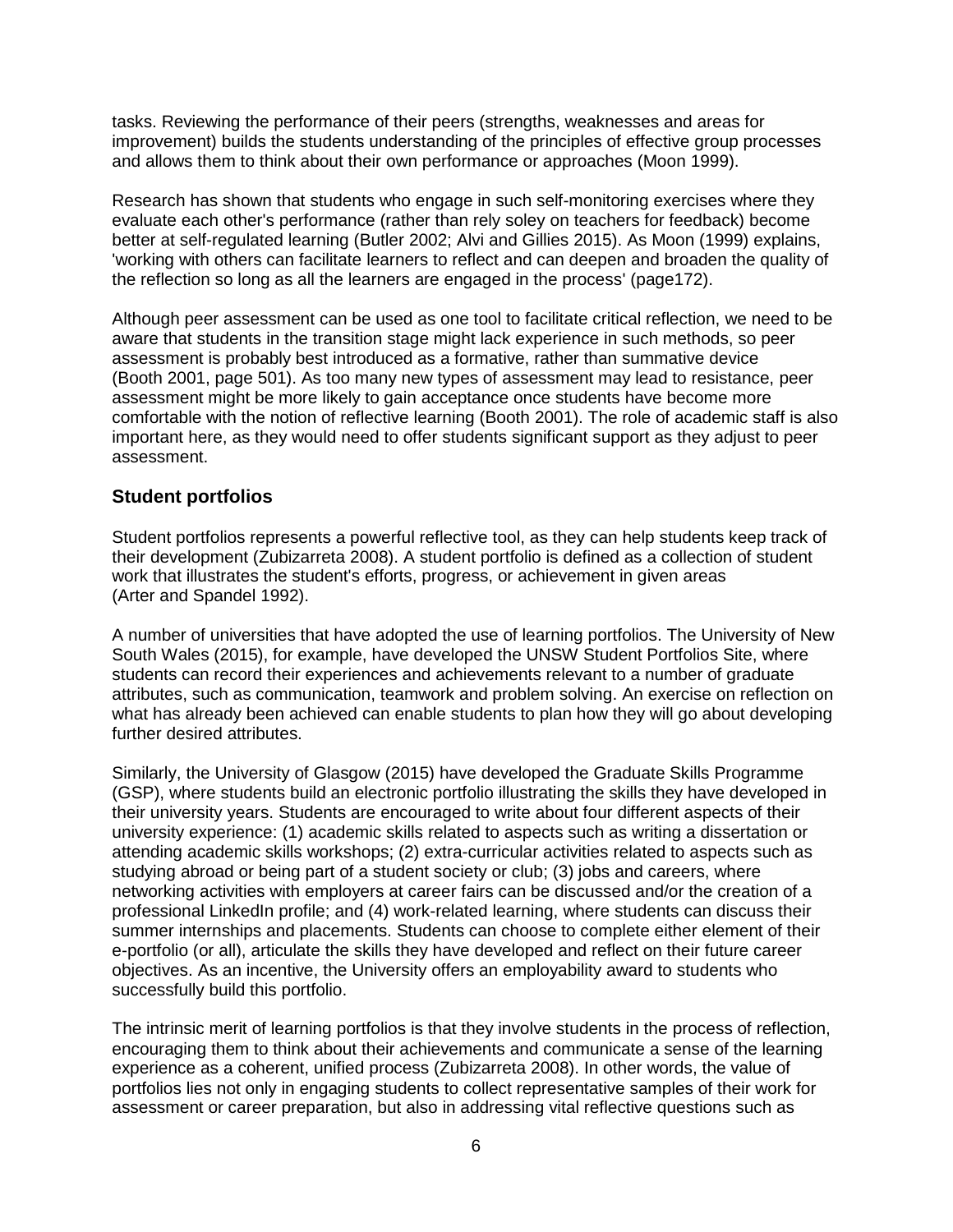'what have I learned?', 'why did I learn?', 'how did I learn?'. In addition, most student portfolios involve an element of personal development planning (that is creating an action plan for personal development), which has also been shown to enhance critical self-reflection (Whittaker 2008).

# **Challenges in promoting critical self-reflection**

Despite the strong arguments for developing skills in critical self-reflection, there is a concern that critical reflection might not always be a desirable activity (Gardner et al 2006). Some people react to the term 'critical', as it evokes a focus on the negative aspects of an interaction or experience (White et al 2006). For others, reflective practice is an activity that is Western-oriented and cannot be applied to other cultures (Gardner et al 2006) or is not further encouraged or supported in the workplace. While most research about critical reflection is of a qualitative, self-reflective nature, there is a relative lack of research on the effectiveness of reflection, the outcomes of reflection, as well as the different methods and processes of reflection (White et al 2006). In addition, Yip (2006) points to several case studies where critical supervisors forced students to reveal their weaknesses in a way that was destructive, harmful and unprofessional.

Moreover, being a critical reflector can be a challenging task as it involves 'de-centring' oneself (Bolam et al 2003) and stepping back from one's own practices and 'visualising oneself over time and place' (Stronach et al 2007, page 180). Undertaking such activities requires a student to invest time in contemplation and exploration of alternative perspectives. This could detract from their learning of technical skills or subject knowledge, which are likely to be the student's priorities during their study. Previous research has also indicated that reflection is an effortful action and students find it difficult to engage in reflection over extended periods of time without external support (Harri-Augstein and Thomas 1991). It has been found that most university students are involved in 'quasi-reflective' thinking as their reflections usually stop at the lower level (King and Kitchener 1994).

Brockbank and McGill (2007) therefore argue that self-reflection on its own is not sufficient to promote critical reflective learning, as a radical shift in both teaching methods and teaching and learning relationships has to take place. Such learning needs to be promoted through a process of reflective dialogue between teachers and learners as well as between students themselves (Fisher 2003). This is because the process of critical self-reflection is closely linked with an individual's active engagement. In other words, if students treat reflective activities as extra work, it may be because they do not see its relevance to their learning or because they are not motivated. Academic staff, therefore, need to encourage and motivate students to get engaged with critical self-reflection. Otherwise, students will tend to comply with the minimum requirements without learning from the process itself (Mann et al 2009; Rogers 2001; Moon 2005).

# **Conclusion**

This report has conducted a detailed review of the research evidence for the role of critical self-reflection in facilitating student transitions. The evidence reviewed in this report suggests that critical self-reflection is a key skill, which students would benefit from developing. Numerous research studies suggest that that the act of critical self-reflecting can help students make sense of not only what they have learned but also why they learned it, and how that particular increment of learning took place. Moreover, there is strong support from a number of studies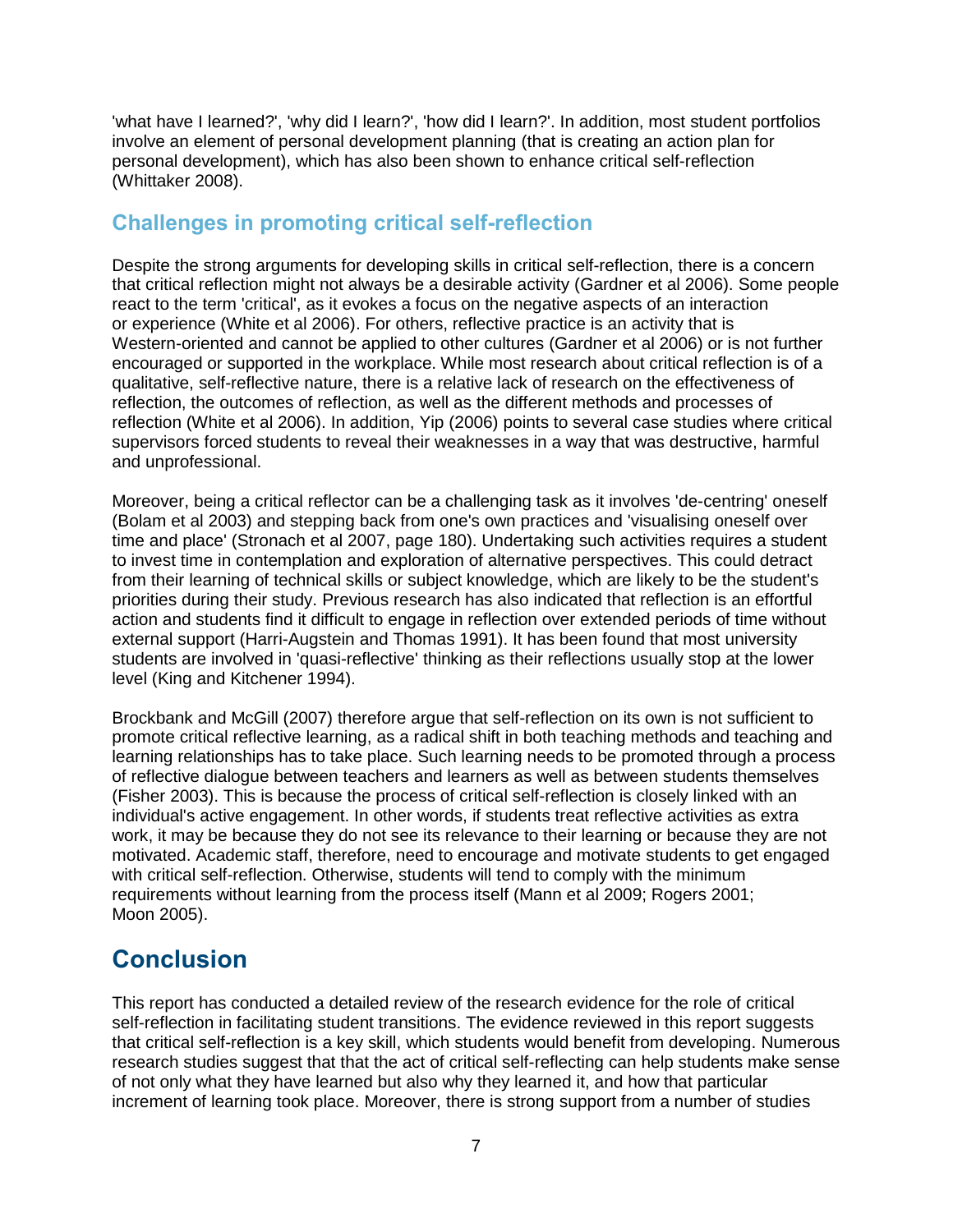indicating that critical self-reflection can help deepen learning, especially in terms of helping students adapt to a new learning style and to a new environment as well as thinking about the new stages in their academic or professional development. Finally, the role of critical self-reflection at each transition stage (pre-transition, shock, adjustment and progression was also discussed. A number of practical strategies for developing students' reflective skills were also recommended.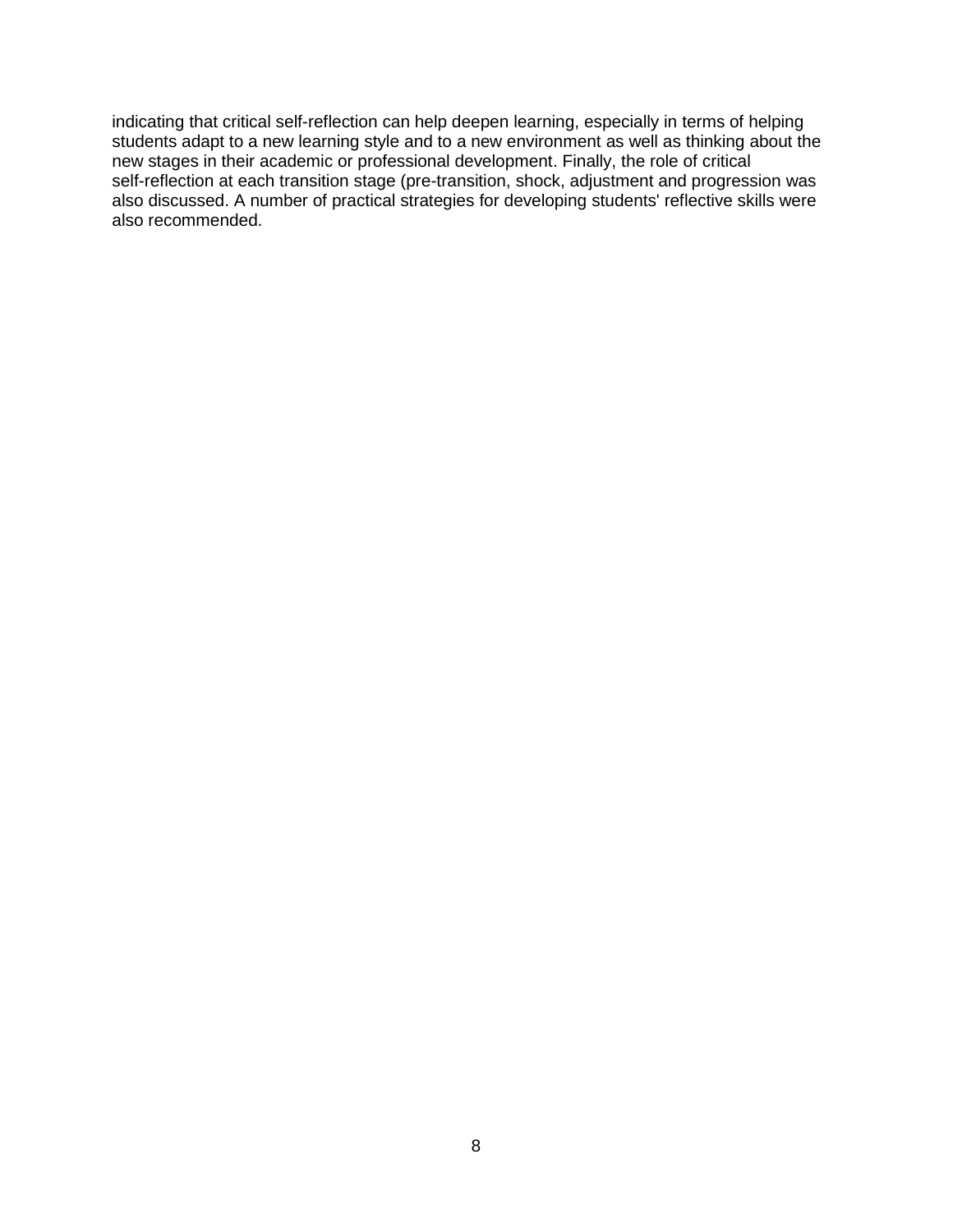# **References**

Alvi, E and Gillies, R M (2015) Social interactions that support students' self-regulated learning: A case study of one teacher's experiences, *International Journal of Educational Research*, 72, pp 14-25.

Archer, L (2008) Younger academics' constructions of 'authenticity,' 'success,' and professional identity, *Studies in Higher Education*, 33(4), pp 385-403

Arter, J A and Spandel, V (1992) Using portfolios of student work in instruction and assessment. *Educational Measurement: Issues and Practice*, 11(1), 36-44.

Bain, J D, Ballantyne, R, Packer, J and Mills, C (1999) Using journal writing to enhance student teachers' reflectivity during field experience placements, *Teachers and Teaching: Theory and Practice*, 5, pp 51-73

Bee, H (2000) *The journey of adulthood. Upper Saddle River.* NJ: Prentice Hall

Booth, A (2001) Developing History Students' Skills in the Transition to University, *Teaching in Higher Education*, 6(4), pp 487-503

Bolam, B, Gleeson, K and Murphy, S (2003) 'Lay person' or 'Health expert'? Exploring theoretical and practical aspects of reflexivity in qualitative health research, *Forum: Qualitative Social Research* 4(2), Art. 26

Boud, D (1999) Avoiding the traps: Seeking good practice in the use of self-assessment and reflection in professional courses. *Social Work Education*, 18, pp. 121–132.

Brockbank, A and McGill, I (2007) *Facilitating Reflective Learning in Higher Education* (2nd edition) Buckingham: SRHE/Open University Press

Brookfield, S (2009) The concept of critical reflection: promises and contradictions, *European Journal of Social Work*, 12(3), pp 293-304

Brouillette L, Clinard L and Ariav T (1999). *Coaching for teacher efficacy*. Paper presented at the Third International Conference on Teacher Education, Beit Berl College, Israel

Burnett, L (2007) Juggling First-Year Student Experience and Institutional Change: An Australian Example, In: *The 20th International Conference on First Year Experience*. Hawaii, pp. 1-33

Butler, D.L. (2002) Individualizing instruction in self-regulated learning, *Theory into Practice*, 41 (2), pp 81-92

Crebert, G, Bates, M, Bell, B, Patrick, C-J and Cragnolini, V (2004). Developing generic skills at university, during work placement and in employment: graduates' perceptions, *Higher Education Research & Development*, 23(2), 147-165

Christie H, Tett L, Cree V E, Hounsell, J and McCune V (2008) 'A real rollercoaster of confidence and emotions': Learning to be a university student. *Studies in Higher Education*, 33(5), pp 567-581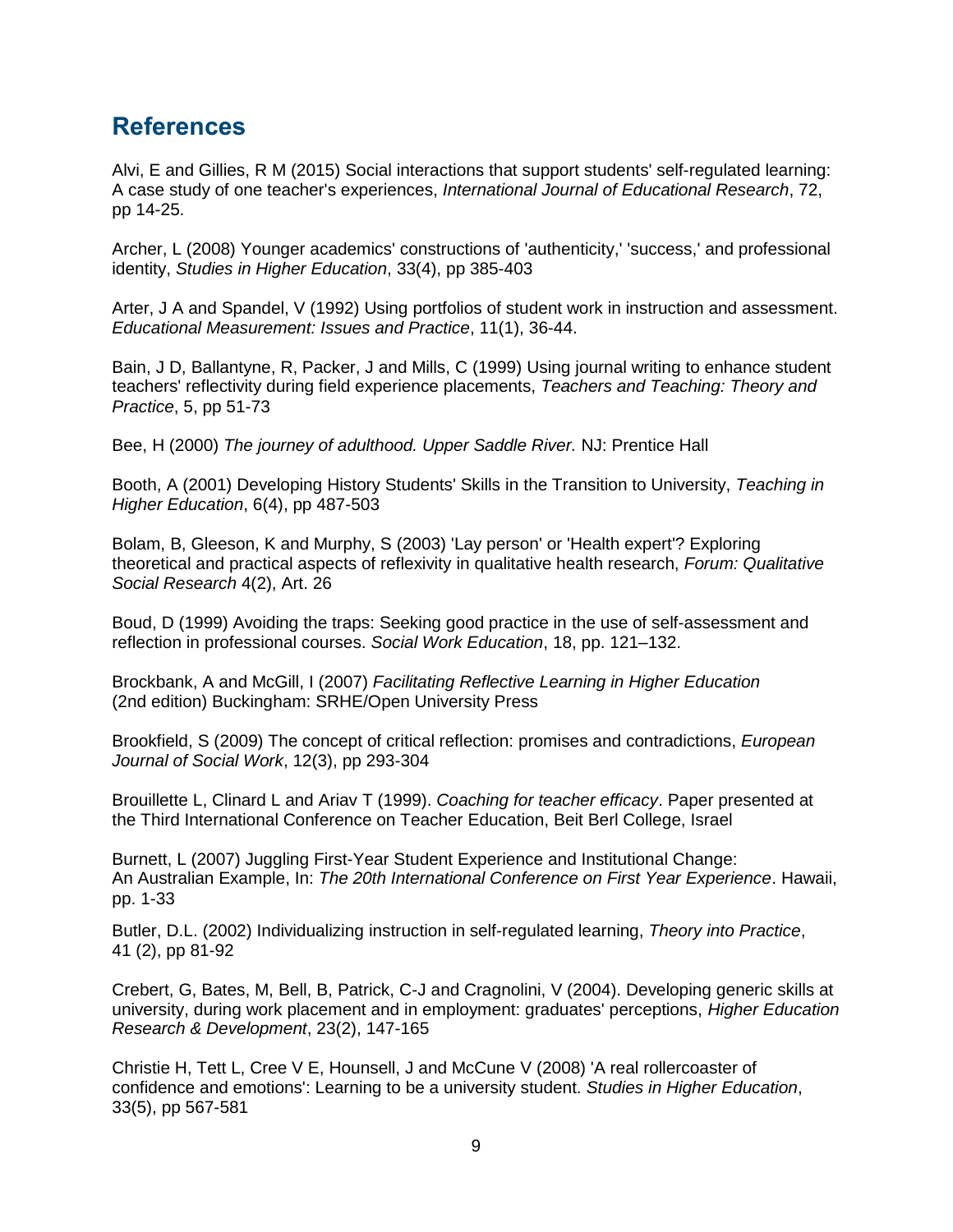Denovan A and Macaskill A (2013) Developing autonomous learning in first year university students using perspectives from positive psychology. *Studies in Higher Education*, 38 (1), pp. 104–123.

Dewey, J (1933/1993) *How We Think: A Re-Statement of the Relation of Reflective Thinking to the Education Process*. DC Heath, & Co: Boston

Dochy F, Segers M and Sluijsmans D (1999) The use of self-, peer and co-assessment in higher education: a review. *Assessment and Evaluation in Higher Education*, 24(3), pp.331-351.

Dye, D (2005) Enhancing Critical Reflection of Students During a Clinical Internship Using the Self-S.O.A.P. Note. *The Internet Journal of Allied Health Sciences and Practice*, 3(4)

Entwistle, N (2000) *Promoting deep learning through teaching and assessment: conceptual frameworks and educational contexts*. Paper presented at the TLRP Conference, Leicester, November 2000. Available at: [www.etl.tla.ed.ac.uk//docs/entwistle2000.pdf](http://www.etl.tla.ed.ac.uk/docs/entwistle2000.pdf)

Evensen D H, Salisbury-Glennon J and Glenn J (2001) A qualitative study of 6 medical students in a problem-based curriculum: Towards a situated model of self-regulation. *Journal of Educational Psychology*, 93, pp. 659–676

Finlay, L (2008) *Reflecting on 'Reflective practice'*, Practice-based Professional Learning Centre, paper no 52

Fisher, K (2003) Demystifying Critical Reflection: Defining criteria for assessment, *Higher Education Research and Development*, 22(3), pp 313-325

Gardner, F, Fook, J and White, S (2006) 'Developing effectiveness in conditions of uncertainty'. In *Critical reflection in health and social care*, Edited by: White, S, Fook, J and Gardner, F Maidenhead: Open University Press

Gleaves A Walker C, Grey J (2008) Using digital and paper diaries for assessment and learning purposes in higher education: A case of critical reflection or constrained compliance? *Assessment and Evaluation in Higher Education*, 33(3), pp 219-231

Harri-Augstein E and Thomas L (1991) *Learning conversations: The self-organized learning way to personal and organizational growth*. London: Routledge and Kegan Paul.

Jarvis P, Holford J and Griffin C (2003) *The theory of practice and learning* (2nd ed). London: Kogan Page Limited

Jones A (2004) Teaching critical thinking an investigation of a task in introductory macroeconomics. *Higher Education, Research and Development*, 23(2), pp. 167-181. Kerka, S (1996) *Journal Writing and Adult Learning*. ERIC 399413, Ohio.

King P M and Kitchener K S (1994) *Developing Reflective Judgment*. San Francisco: Jossey-Bass Publishers.

Lairio, M Puukari, S and Kouvo, A (2011) Studying at University as Part of Student Life and Identity Construction, *Scandinavian Journal of Educational Research*, 57(2), pp 115-31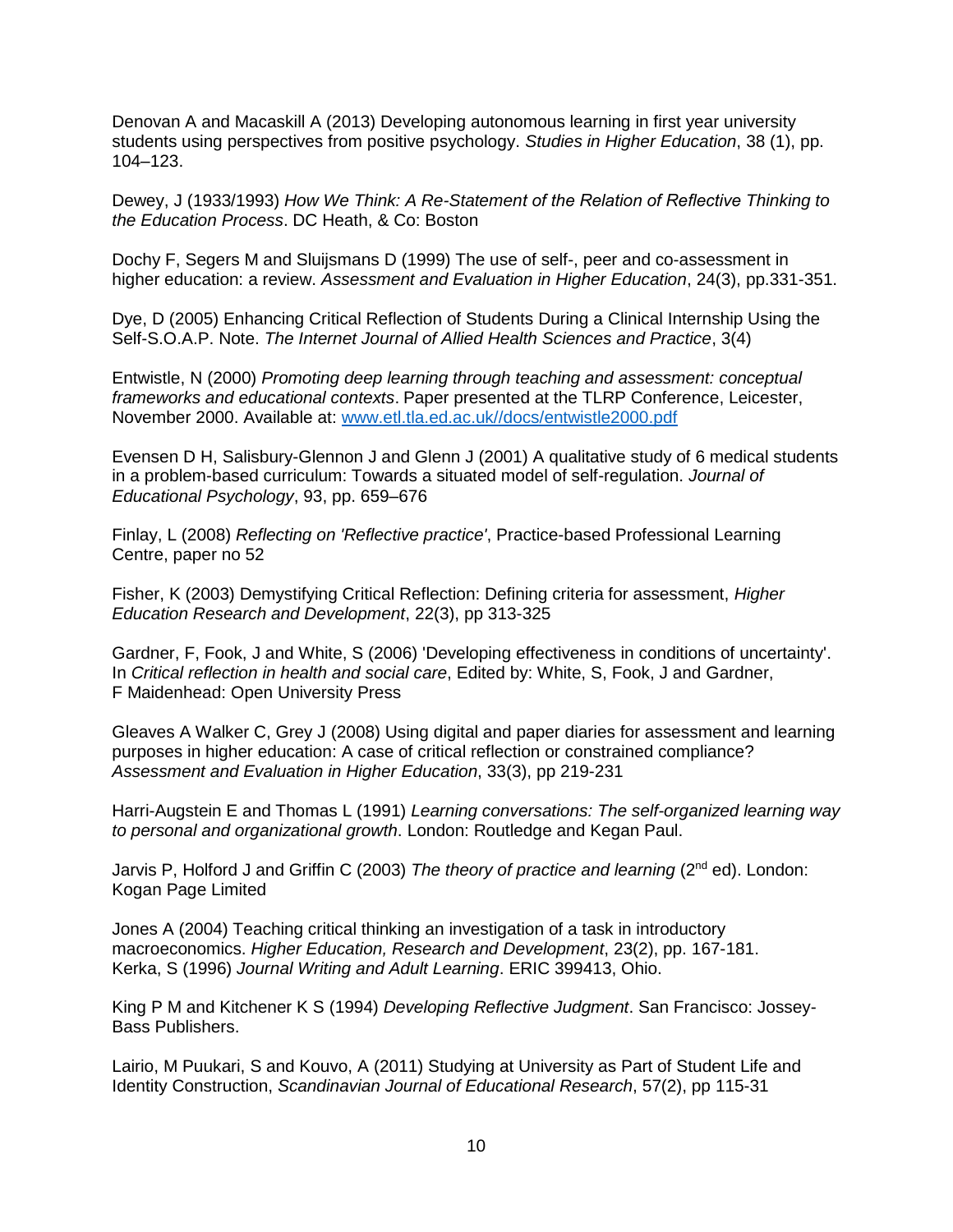Leijen A, Valtna K, Leijen, D A J and Pedaste M (2011) How to determine the quality of students's reflections? *Studies in Higher Education*, pp 1-15

Luidens P M (1997) 'Paper Thinking: The Process of Writing', in Costa, A L and Liebmann R M (ed), '*Envisioning Process and Content: Towards a Renaissance Curriculum'*. USA: Corwin Press

Mann K, Gordon J and MacLeod, A (2009) Reflection and reflective practice in health professions education: a systematic review, *Advances in Health Sciences Education*, 14(4), pp 595-621

Marginson S (1994) Is competency-based education a good enough learning framework? In *Competency-based education: A compilation of views* (pp 1-11). Melbourne: Australian Education Union

McCrindle A R and Christensen, C A (1995) The impact of learning journals on metacognitive and cognitive processes and learning performance, *Learning and Instruction*, 5, pp 167-185

Mezirow, J (1990) How critical reflection triggers transformative learning. In J. Mezirow (Ed). *Fostering Critical Reflection in Adulthood* (pp 1-20): Jossey-Bass Publishers, San Fransisco

Mezirow, J (2006) ) An overview of transformative learning. In P Sutherland and J Crowther (Eds), *Lifelong learning: Concepts and contexts* (pp 24-38): New York: Routledge

Moon, J A (1999) *Reflection in learning and professional development: theory and practice*. London: Kogan Page.

Moon, J A (2005) *A Handbook of Reflective and Experiential Learning: Theory and Practice*. Abingdon, UK: RoutledgeFalmer

Moore, T (2004) The critical thinking debate: how general are thinking skills? *Higher Education, Research and Development*, 23(1), pp. 4-8.

Morisano D, Hirsh J B, Peterson, J B, Pihl, R O and Shore, B M (2010) Setting, elaborating, and reflecting on personal goals improves academic performance, *Journal of Applied Psychology*, 95, pp 255-264

Murray-Harvey, R. (1999). *Under Stress: The Concerns and Coping Strategies of Teacher Education Students*. Paper presented at the Colloquium in Field Based Education Flinders University, Adelaide. 24-26 November, 1999. Available at: [www.flinders.edu.au/Teaching\\_and\\_Learning\\_Files/wil/coping.pdf](https://www.flinders.edu.au/Teaching_and_Learning_Files/wil/coping.pdf)

O'Regan M (2010) *Graduate transitions to employment: career motivation, identity and employability.* Centre for Career Management Skills. University of Reading

QAA (2015) *Effective practice in the design of directed independent learning.* Available at: [www.qaa.ac.uk/en/Publications/Documents/Effective-practice-in-the-design-of-directed](http://www.qaa.ac.uk/en/Publications/Documents/Effective-practice-in-the-design-of-directed-independent-learning-opportunities.pdf)[independent-learning-opportunities.pdf](http://www.qaa.ac.uk/en/Publications/Documents/Effective-practice-in-the-design-of-directed-independent-learning-opportunities.pdf)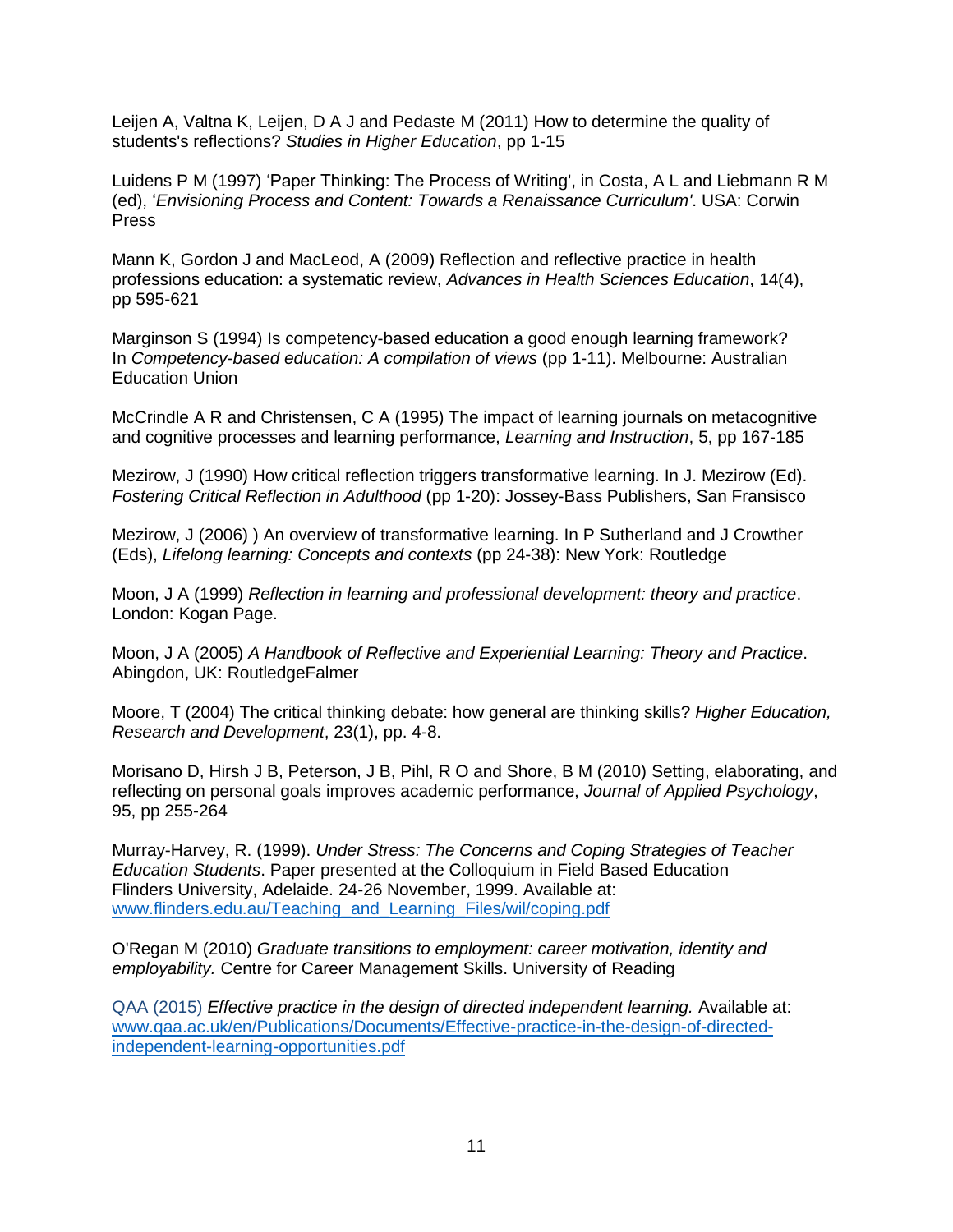Risquez, A, Moore, S. and Morley, M (2008) Welcome to college? Developing a richer understanding of the transition process for adult first year students using reflective written journals. *Journal of College Retention*, 9 (2), pp.183–204

Rodgers, C (2002) Defining reflection: another look at John Dewey and reflective thinking. *Teachers College Record*, 104(4), pp. 842-866.

Rogers, R R (2001) Reflection in higher education: a concept analysis. *Innovative Higher Education*, 26(1), pp 37-57

Schön D A (1983) *The reflective practitioner: how professionals think in action*. New York: Basic **Books** 

Schön D A (1987) *Educating the reflective practitioner: Toward a new design for teaching and learning in the professions.* San Fransisco, CA: Jossey‐Bass Inc

Schön, D (1991) *Educating the Reflective Practitioner: toward a new design for teaching and learning in the professions*. Oxford: Josey-Bass Publishers.

Spalding E and Wilson A (2002) Demystifying reflection: a study of pedagogical strategies that encourage reflective journal writing. *Teachers College Record*, 104(7), pp. 1393-1421.

Stein D (2000) *Teaching critical reflection*. ERIC Clearinghouse. Available at: [www.calpro-online.org/eric/docs/mr00024.pdf](http://www.calpro-online.org/eric/docs/mr00024.pdf)

Stephien W J, Gallagher, S A and Workman, D (1998) 'Problem-based learning for traditional and inter-disciplinary classrooms', in Fogarty, R (ed) (1998), *Problem Based Learning: A Collection of articles*, Skylight Professional Development: Illinois

Stronach I, Garratt, D, Pearce, C and Piper, H (2007) Reflexivity, the picturing of selves, the forging of method, *Qualitative Inquiry*, 13(2), pp 179-203

Thorpe K (2004) Reflective learning journals: From concept to practice. *Reflective Practice*, 5(3), pp 327-343

Thurber C A and Walton E A (2012) Homesickness and Adjustment in University Students. *Journal of American College Health*, 60(5), pp. 415-419

University of Bolton (2014) Employability Skills: Attitudes and Attributes. Available at: [www.bolton.ac.uk/Careers/Docs/Employability--Skills-Sept-2014-FINAL.pdf](http://www.bolton.ac.uk/Careers/Docs/Employability--Skills-Sept-2014-FINAL.pdf)

University of Bradford (2015) Reflection Skills: available at: [www.bradford.ac.uk/academic](http://www.bradford.ac.uk/academic-skills/resources/study/personal/reflectionskills/)[skills/resources/study/personal/reflectionskills/](http://www.bradford.ac.uk/academic-skills/resources/study/personal/reflectionskills/)

University of Glasgow (2015) Graduate Skills Programme: available at: [www.gla.ac.uk/colleges/socialsciences/students/employability/programmes/gsp/](http://www.gla.ac.uk/colleges/socialsciences/students/employability/programmes/gsp/)

University of Manchester (2015) Reflective Writing: available at: [www.humanities.manchester.ac.uk/studyskills/essentials/writing/reflective\\_writing.html](http://www.humanities.manchester.ac.uk/studyskills/essentials/writing/reflective_writing.html)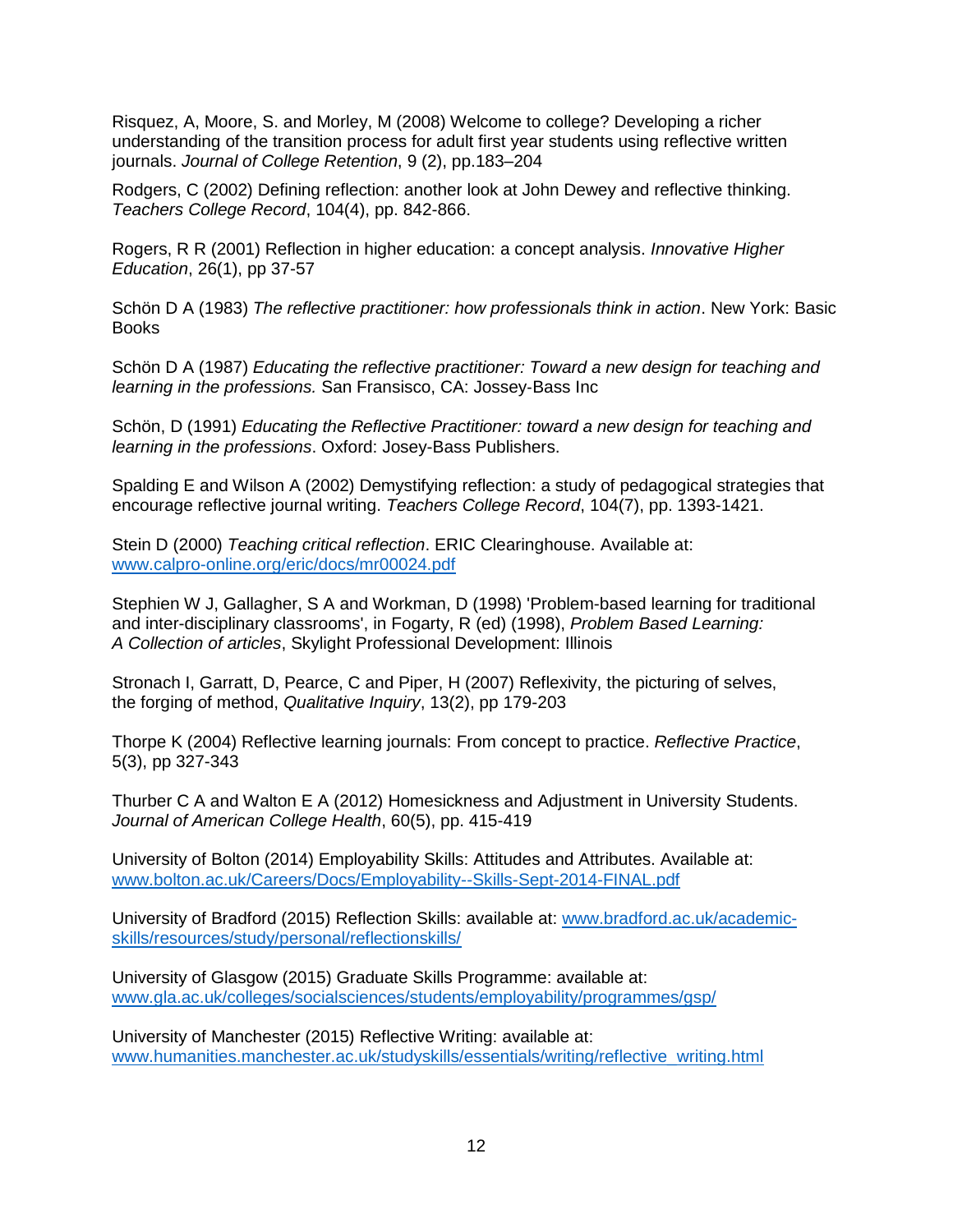University of New South Wales (2015) The UNSW Student Portfolios Site: available at: [portfolios.psy.unsw.edu.au/](http://portfolios.psy.unsw.edu.au/) (last accessed 2 June 2015)

University of Portsmouth (2015) Department for Curriculum and Quality Enhancement: available at:

[www.port.ac.uk/departments/services/dcqe/Enhancingyourteachingwithtechnology/TELTeamRe](http://www.port.ac.uk/departments/services/dcqe/Enhancingyourteachingwithtechnology/TELTeamReports/onlinelearningjournals/) [ports/onlinelearningjournals/](http://www.port.ac.uk/departments/services/dcqe/Enhancingyourteachingwithtechnology/TELTeamReports/onlinelearningjournals/)

University of Reading (2015) Reflective writing: available at: [www.reading.ac.uk/internal/studyadvice/StudyResources/Practicebasedlearning/sta](http://www.reading.ac.uk/internal/studyadvice/StudyResources/Practicebasedlearning/sta-reflectivewriting.aspx)[reflectivewriting.aspx](http://www.reading.ac.uk/internal/studyadvice/StudyResources/Practicebasedlearning/sta-reflectivewriting.aspx)

Whittaker, R (2008) *Quality Enhancement Themes: The First Year Experience, Transition to and during the first year*: available at: [www.enhancementthemes.ac.uk/docs/publications/transition-to-and-during-the-first](http://www.enhancementthemes.ac.uk/docs/publications/transition-to-and-during-the-first-year.pdf?sfvrsn=20)[year.pdf?sfvrsn=20](http://www.enhancementthemes.ac.uk/docs/publications/transition-to-and-during-the-first-year.pdf?sfvrsn=20)

White S, Fook J and Gardner F (2006) *Critical reflection in health and social care*. Maidenhead: Open University Press

Woodward, H (1998) Reflective journals and portfolios: learning through assessment, *Assessment & Evaluation in Higher Education*, 23(4), pp 415-423

Xie Y, Ke F and Sharma P (2008) The effect of peer feedback for blogging on college students' reflective learning processes. *Internet and Higher Education*, 11, pp.18-25.

Yinger R J and Clark C M (1981) Reflective Journal Writing: Theory and Practice, Occasional Paper No. 50, Institute for Research on Teaching, Michigan State University

Yip, K (2006) Self-reflection in reflective practice: A note of caution. *British Journal of Social Work*, 36, pp 777-788

Zimmerman, B J and Martinez-Pons, M (1986) Development of a structured interview for assessing students' use of self-regulated learning strategies, *American Educational Research Journal*, 23, pp 614-628

Zimmerman, B J (2008) Investigating Self-Regulation and Motivation: Historical Background, Methodological Developments, and Future Prospects, *American Educational Research Journal*, 45 (1), pp 166 -183

Zubizarreta, J (2008) The Learning Portfolio: A Powerful Idea for Significant Learning, *Idea Paper*, 44